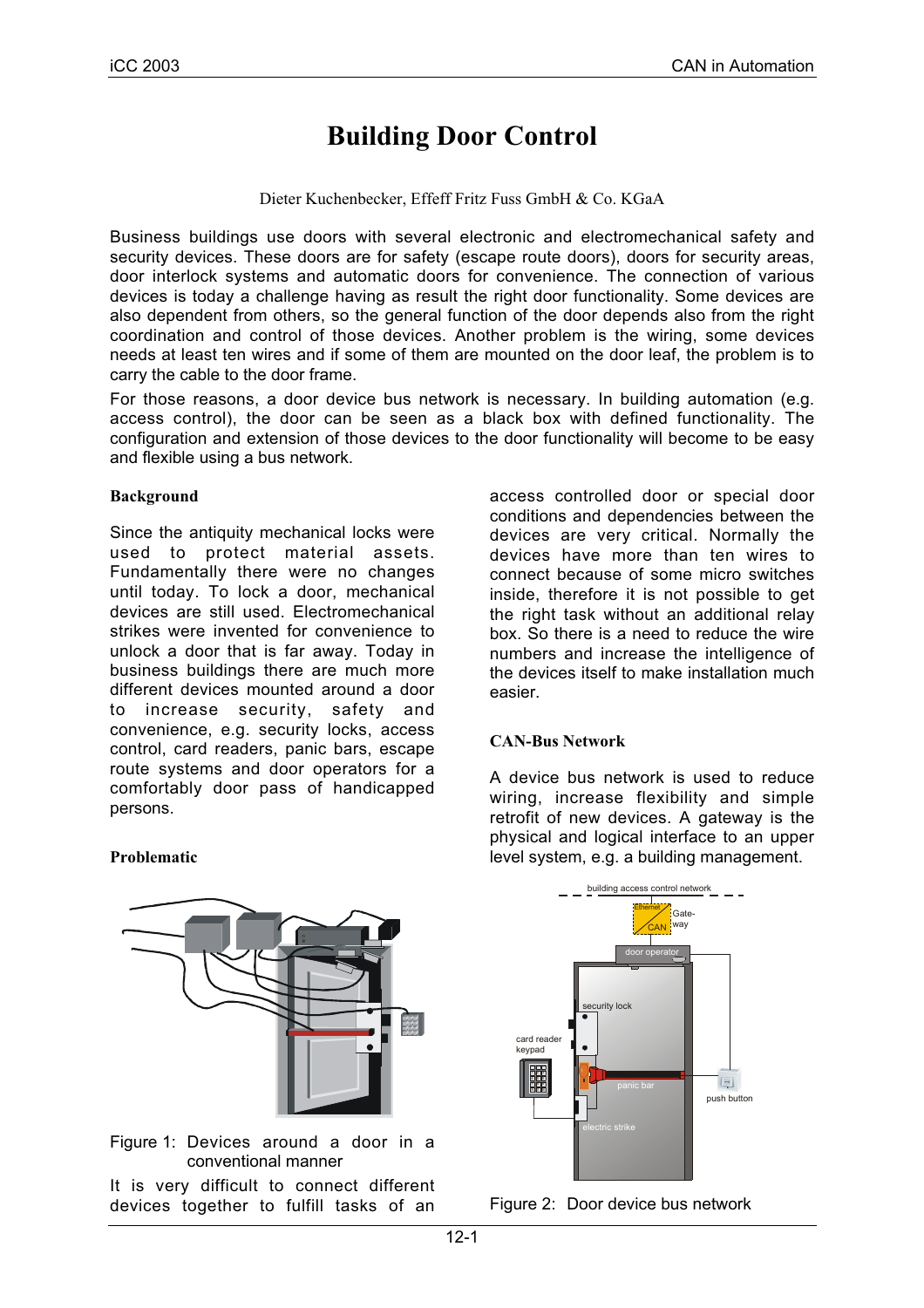Then, the door can be seen as a black box with a defined functionality. Also the configuration can be done over the bus network.

## **Requirements**

As seen in Figure 2, all the devices must have a small electronic circuit board inside, it must be very cheap and robust concerning EMC/EMI. CAN fulfills these physical requirements. Many of the micro controllers have CAN inside, so there is no need for an additional CAN controller. The wiring must be very easy with a free bus topology. The data transfer should be secure and a node guarding is required. CANopen is a protocol, that covers all the logical requirements. Finally a very easy putting into operation like Plug & Play is necessary. This requires, that the logical connections between the devices have to be established automatically. Every device must be able to determine which potential communication partner is present in the network. Dependent on this information, the logical connections are established.

#### **Node-ID**

Every node of the CAN bus system needs a node ID for addressing the message. Normally it will be set with dip switches or other switches, mounted on the printed circuit board. Because of very small devices like an electric strike, it is not possible to mount dip switches on board. And to reduce faults in adjusting the IDs, an automatism is used to adjust the node IDs. For such an automatism, some preconditions are determined:

- same baud rate for all devices
- every device must have a unique individual number
- every device must be connected to the same network
- simultaneous power up of all devices
- during the procedure, all devices will be transmitters and receivers of the same CAN message

#### **Node-ID acquisition procedure**

The acquisition procedure is divided into three steps, the start-up synchronizing, the claiming process and the claiming message at the end of a successful node-ID acquisition.

#### **Device start-up synchronization**

The problem in real systems is the different start-up time of different devices. During the startup time, activities like initializing ROM, RAM and other peripherals are preformed. Obviously the time spent for these actions depend strongly on the implementation. The startup synchronization compensates the different timings in a way that all connected devices are guaranteed to have the same starting point in time.



Figure 3: State machine synchronization process

The state machine for the synchronization comprises the following states:

- Initialization  $-$  Initializing the hardware
- Synchronization phase  $I -$  device is initialized and the CAN controller is already active, no messages are evaluated
- Synchronization phase  $II -$  device is aware of any synchronization message received over the bus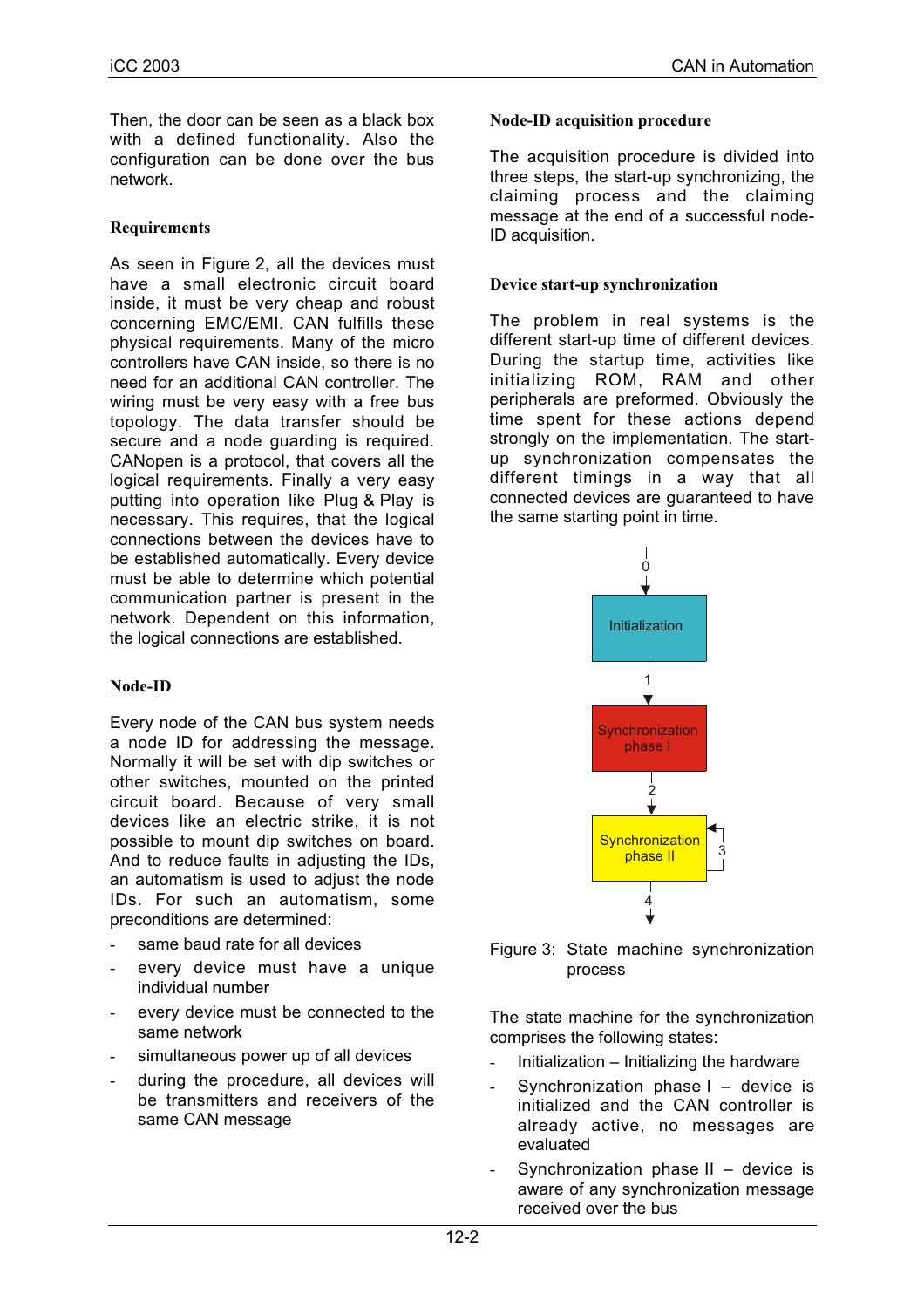The state machine for the synchronization comprises the following transitions:

- 0 After power-on or reset, the device starts here.
- 1 CAN controller is initialized and the device enters the synchronization phase I.
- 2 After the synchronization phase I is elapsed (fixed time for all devices), the synchronization message is transmitted over the bus.
- 3 The synchronization message was received over the bus. The phase II is restarted again.
- 4 The time for synchronization phase II is elapsed (fixed time for all devices), the claiming procedure starts.

#### Device 1 Device 2 py d1 d1  $\longrightarrow$  d2  $\longrightarrow$  t d2' $\rightarrow$   $\leftarrow$  d2  $\rightarrow$  t  $\frac{1}{2}$  2  $\frac{1}{\sqrt{2}}$  $\tilde{\Pi}$  $\int_{1}^{2}$ 4  $px \rightarrow$

Figure 4: Synchronization process

- px start up time device 1, depends to internal initialization
- py start up time device 2, depends to internal initialization
- d1 duration of synchronization phase I, global parameter
- d2 duration of synchronization phase II, global parameter
- 1 starting phase I from device 1 / 2 after internal initialization
- 2 transmission of synchronization message from device 1 / 2
- 3 reception of synchronization message from device 2
- 4 both devices are internally synchronized

#### **Claiming process**

- sync claiming cycle synchronization
- am1 arbitration message 1
- am2 arbitration message 2

...

- amn arbitration message n
- cm claiming message
- opt optional: additional claiming messages

After all devices are synchronized, all devices starts to claim a node-ID using the claiming cycle synchronization (sync) and sending the first arbitration message (am1), which depends on the Vendor-ID and the individual number as stored in the

> device. Any device detecting a higher prior arbitration message than it is trying to transmit, leave the current claiming cycle. At the end of the arbitration

(arbitration message n, amn), there is only one device left, claiming a node-ID. Then it transmits the claiming message (cm) containing the claimed node-ID and other information for Plug & Play functionality. This claiming message will be received by all the devices. If there is no additional claiming message (opt), a new claiming cycle starts with the remaining devices. The "winner" of this cycle will also send a claiming message. This process continues until the last device has claimed its node-ID. That is, that all devices in the network know, how many devices are connected to the network and which node-IDs are used. The method of the claiming cycle relies on time slots (see Figure 5). For every device present in the network, one claiming cycle is necessary. Every claiming cycle consists of a synchronization slot, *n*



Figure 5: Claiming cycles

arbitration slots and at least one claiming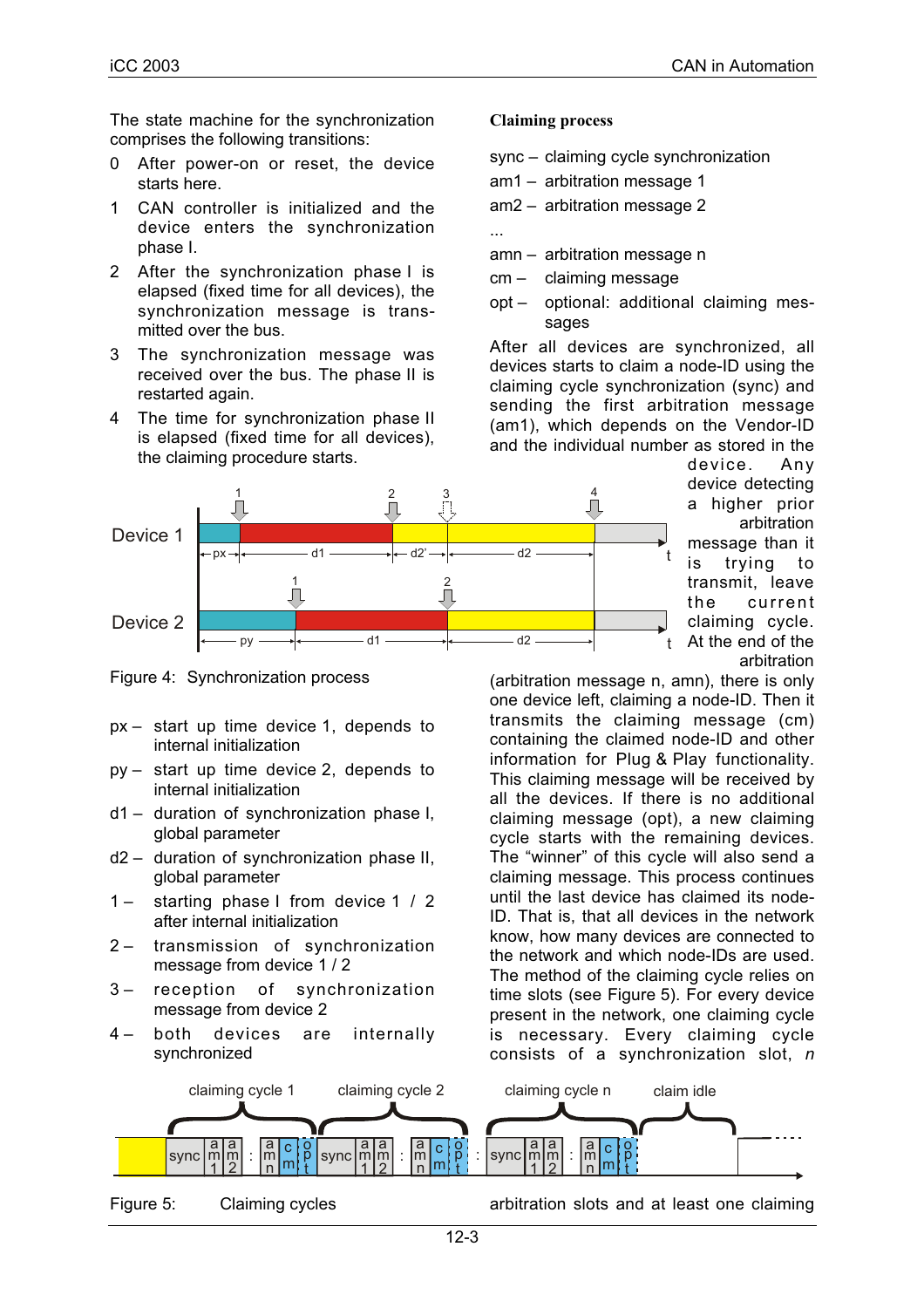message slot. Additional claiming message slots are possible. After claiming, every claimed device will wait for the claiming idle time to find out, if it was the last claiming cycle. The last claimed device send the NMT zero message to boot-up the network.

## **Running system**

After boot-up of the network, all devices will send the state of their application data to update all connected devices. Then the application data exchange is event-based.

#### **Communication principle**

The communication is based on the producer/consumer relationship. The PDO communication is done by the first transmit PDO  $(180<sub>h</sub> + node-ID)$  and up to 127 receive PDOs  $(180<sub>h</sub> + node-ID)$ . The first transmit PDO will be received by all physical devices in the network except the transmitter itself and is filtered through the object mask. The object mask decides if the data contents have to be evaluated further or have to be discarded.

#### **Virtual devices**

The application data is grouped in so called "virtual devices". Every virtual device represents one functionality of the physical device and every physical device covers in minimum one virtual device. Normally, a physical device covers a set of virtual devices because of different functionality's. The transmit PDO contains the object of exactly one virtual device, therefore the communication between the physical devices is virtual device based.



Figure 7: Physical device with virtual devices

As shown in Figure 7, only the virtual devices "talk" together. According to this, it is necessary to connect physical devices together, that have in minimum one of the same virtual device implemented.





object of the virtual device).